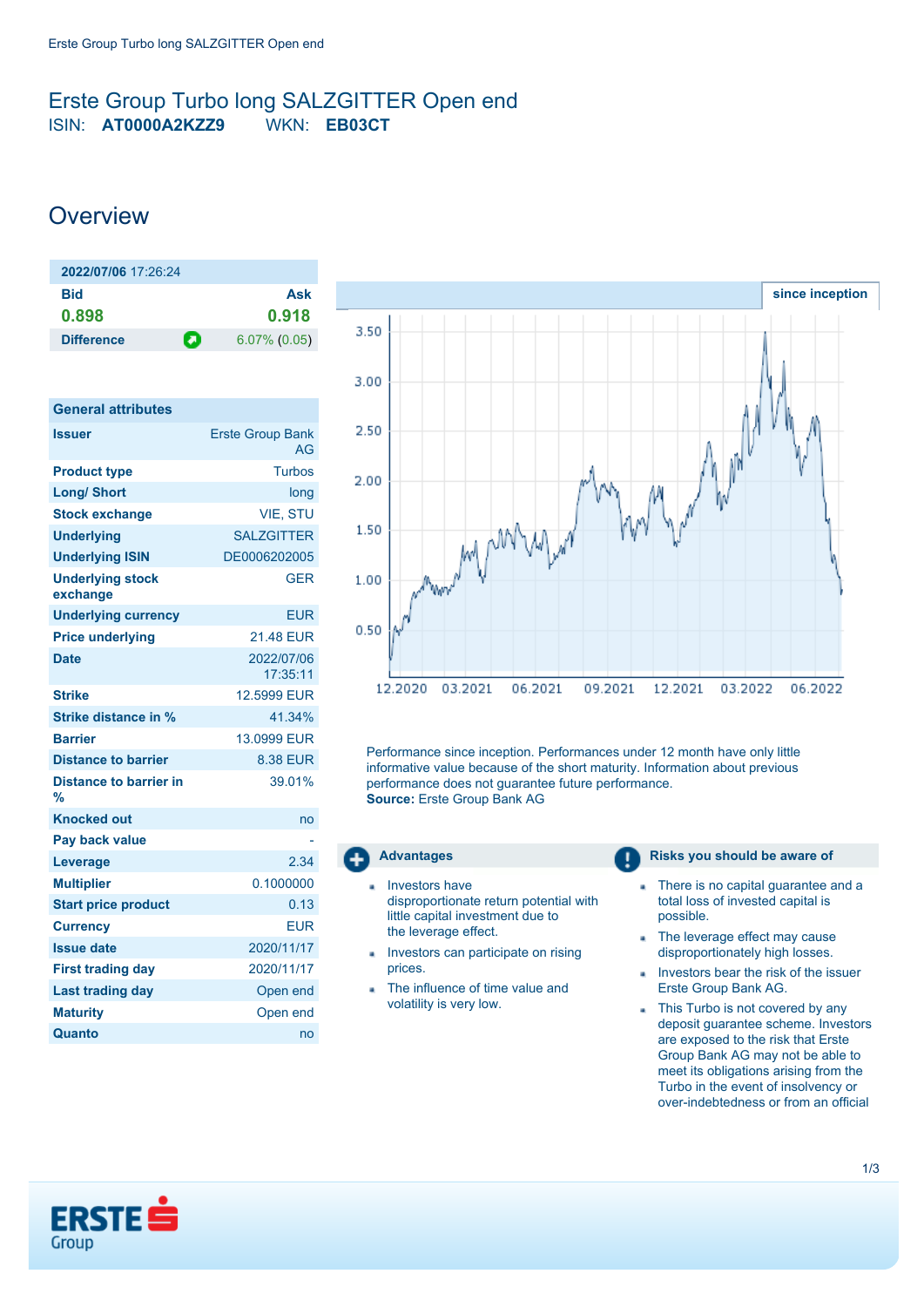The calculation of the key figures is based on the most recently delivered price of the underlying (see date/time stamp in tab underlying).

#### **Price information**

| <b>Today open</b>        | 0.88   |
|--------------------------|--------|
| <b>Today high</b>        | 0.93   |
| <b>Today low</b>         | 0.85   |
| Close (previous day)     | 0.86   |
| Spread in %              | 2.18 % |
| <b>Spread absolute</b>   | 0.02   |
| <b>Spread harmonised</b> | 0.20   |
| High price (52 weeks)    | 3.58   |
| Low price (52 weeks)     | 0.85   |

#### **Performance**

| <b>Performance YTD in %</b>                  | $-50.65%$ |
|----------------------------------------------|-----------|
| Performance 1 month in %                     | $-65.41%$ |
| Performance 6 months in %                    | $-55.92%$ |
| Performance 1 year in %                      | $-28.50%$ |
| Performance 3 years in %                     |           |
| Performance 5 years in %                     |           |
| <b>Performance since inception</b><br>in $%$ | +587.69%  |

#### **Turbos | Description**

#### **What are Turbos Long?**

Turbos allow investors to participate on market fluctuations of the underlying. Turbos Long benefit from rising prices of the underlying. The unlimited earning potential, however, is offset by the risk of total loss if the barrier is hit. For a Turbo Short this barrier is set above the initial price of the underlying at the time of issue. There are Turbos with a certain term and turbos with an indefinite term ("open-end Turbos").

#### **How do Turbos Short work?**

Turbos offer an inbuilt leverage effect. The price movements of the underlying are reflected relatively independent of volatility. If the price of the underlying instrument rises, the price of the Turbo Long rises according to the chosen leverage at a disproportionate level. The leverage effect results from the lower purchase price of a Turbo compared to the direct investment in the underlying. The lower the purchase price of the Turbo, the bigger the leverage. Turbos have a strike (base) price and a barrier. The intrinsic value of the Turbo is the difference of the share price and the strike price (Turbo Long).

#### **Secondary market**

During the term it is possible to sell the product during the trading hours at the exchanges, where the product is listed.

# order (bail-in regime). A total loss of

invested capital is possible.